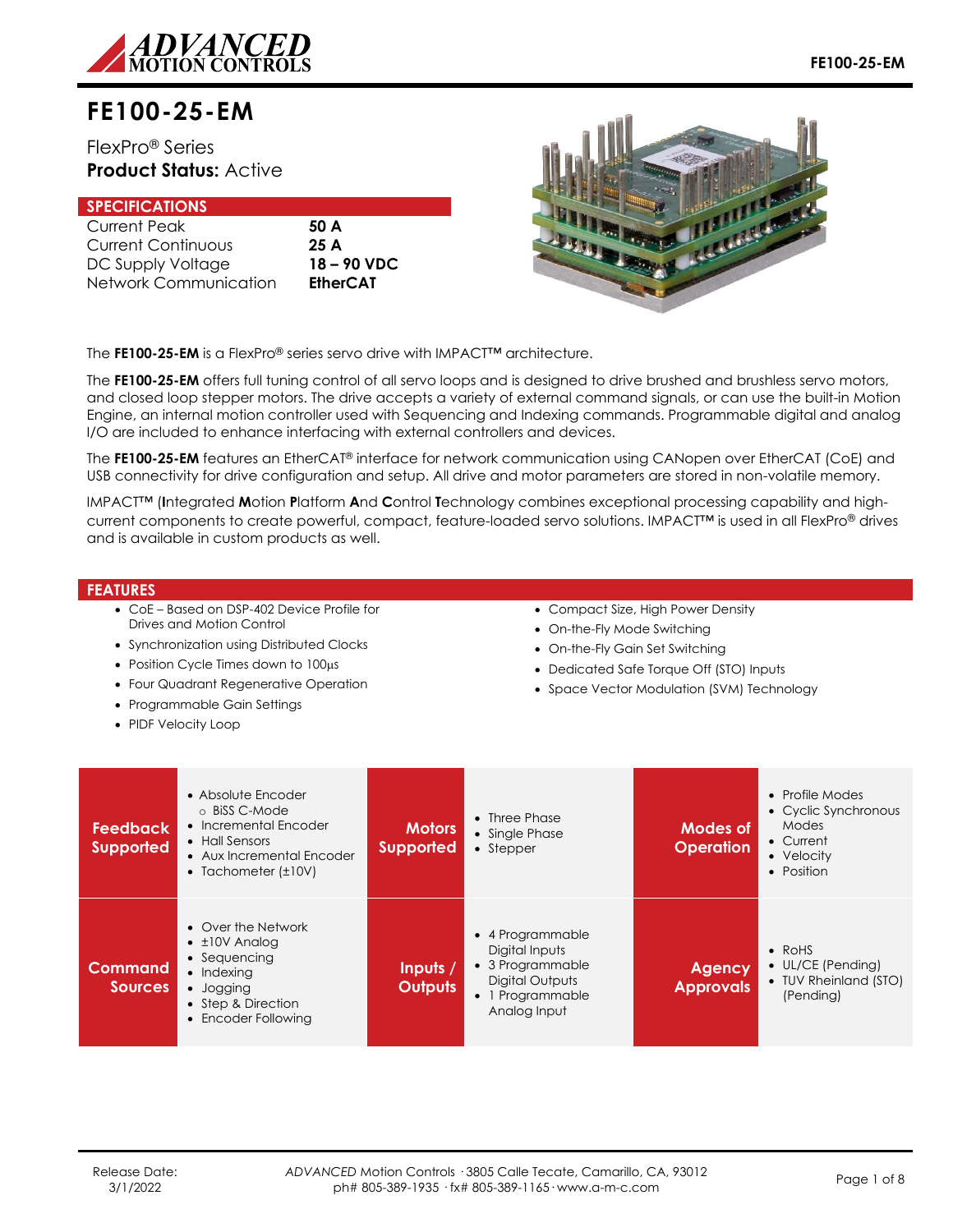

## **BLOCK DIAGRAM**



## **INFORMATION ON APPROVALS AND COMPLIANCES**



The RoHS Directive restricts the use of certain substances including lead, mercury, cadmium, hexavalent chromium and halogenated flame retardants PBB and PBDE in electronic equipment.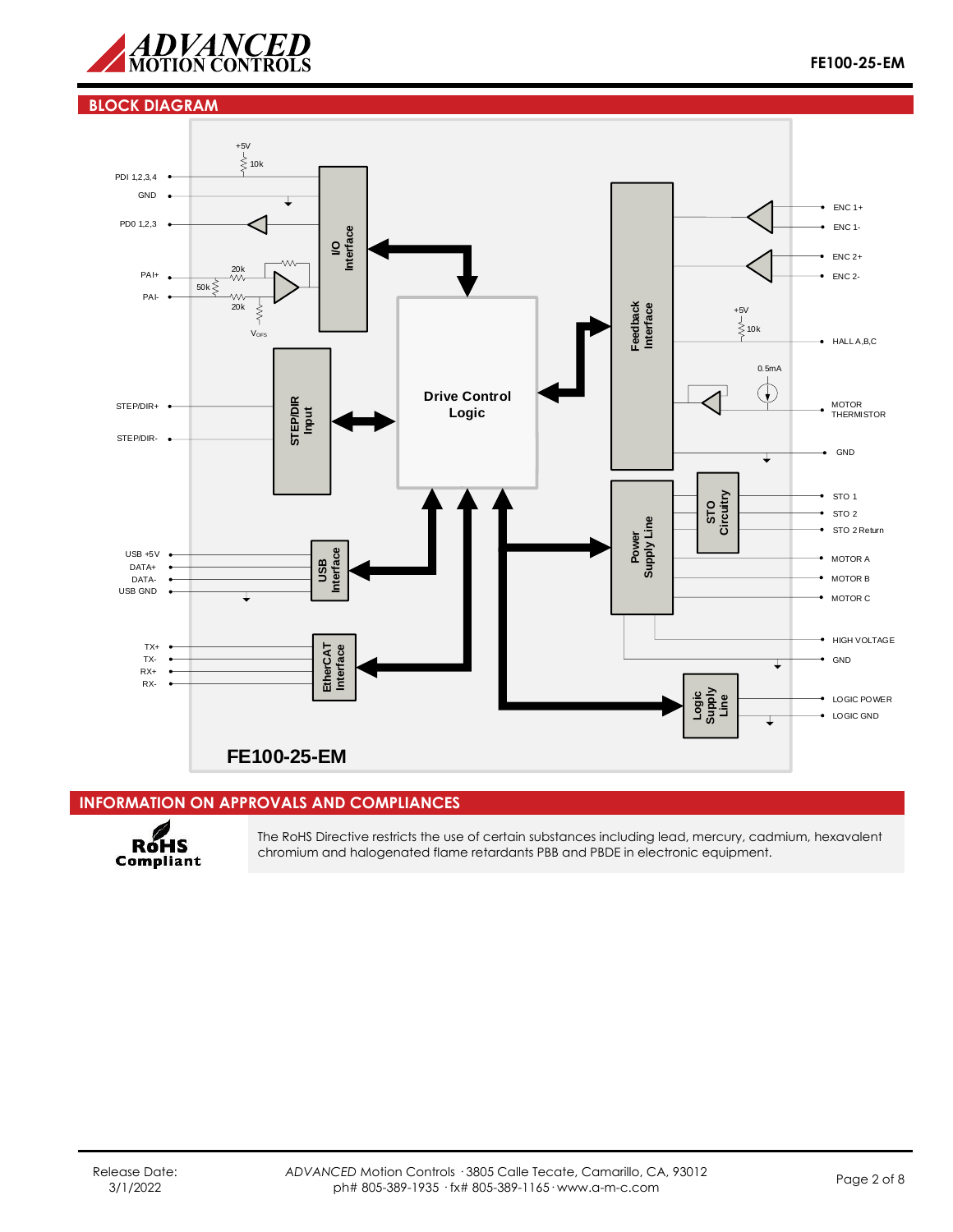

## **SPECIFICATIONS**

| <b>Electrical Specifications</b>                       |                              |                                                                                                                                                                  |  |  |  |
|--------------------------------------------------------|------------------------------|------------------------------------------------------------------------------------------------------------------------------------------------------------------|--|--|--|
| <b>Description</b><br>DC Supply Input Range            | Units<br><b>VDC</b>          | Value<br>$18 - 90$                                                                                                                                               |  |  |  |
| DC Supply Undervoltage                                 | <b>VDC</b>                   | 15                                                                                                                                                               |  |  |  |
| DC Supply Overvoltage                                  | <b>VDC</b>                   | 95                                                                                                                                                               |  |  |  |
| Logic Supply Input Range (required) <sup>1</sup>       | <b>VDC</b>                   | $10 - 55$                                                                                                                                                        |  |  |  |
| Safe Torque Off Voltage (Default)                      | <b>VDC</b>                   | 5                                                                                                                                                                |  |  |  |
| Minimum Required External Bus Capacitance <sup>2</sup> | μF                           | $\overline{50}$                                                                                                                                                  |  |  |  |
| Maximum Peak Current Output <sup>3</sup>               | A (Arms)                     | 50 (35.3)                                                                                                                                                        |  |  |  |
| Maximum Continuous Current Output <sup>4</sup>         | A (Arms)                     | 25(25)                                                                                                                                                           |  |  |  |
| <b>Efficiency at Rated Power</b>                       | %                            | 99                                                                                                                                                               |  |  |  |
| Maximum Continuous Output Power                        | W                            | 2228                                                                                                                                                             |  |  |  |
| Maximum Power Dissipation at Rated Power               | W                            | 23                                                                                                                                                               |  |  |  |
| Minimum Load Inductance (line-to-line) <sup>5</sup>    | μH                           | 150 (@ 48VDC supply); 75 (@24VDC supply)                                                                                                                         |  |  |  |
| <b>Switching Frequency</b>                             | kHz                          | 20                                                                                                                                                               |  |  |  |
| Maximum Output PWM Duty Cycle                          | $\%$                         | 83                                                                                                                                                               |  |  |  |
|                                                        |                              | <b>Control Specifications</b>                                                                                                                                    |  |  |  |
| <b>Description</b>                                     | Units                        | Value                                                                                                                                                            |  |  |  |
| Communication Interfaces <sup>6</sup>                  |                              | EtherCAT® (USB for configuration)                                                                                                                                |  |  |  |
| <b>Command Sources</b>                                 |                              | ±10 V Analog, Over the Network, Sequencing, Indexing, Jogging, Step<br>& Direction, Encoder Following                                                            |  |  |  |
| Feedback Supported                                     |                              | Absolute Encoder (BiSS C-Mode), Hall Sensors, Incremental Encoder,<br>Auxiliary Incremental Encoder, Tachometer (±10V)                                           |  |  |  |
| Commutation Methods                                    |                              | Sinusoidal, Trapezoidal                                                                                                                                          |  |  |  |
| Modes of Operation                                     | $\overline{\phantom{a}}$     | Profile Modes, Cyclic Synchronous Modes, Current, Velocity, Position                                                                                             |  |  |  |
| Motors Supported <sup>7</sup>                          |                              | Three Phase (Brushless Servo), Single Phase (Brushed Servo, Voice Coil,<br>Inductive Load), Stepper (2- or 3-Phase Closed Loop)                                  |  |  |  |
| <b>Hardware Protection</b>                             | $\overline{a}$               | 40+ Configurable Functions, Over Current, Over Temperature (Drive &<br>Motor), Over Voltage, Short Circuit (Phase-Phase & Phase-Ground),<br><b>Under Voltage</b> |  |  |  |
| Programmable Digital Inputs/Outputs                    |                              | 4/3                                                                                                                                                              |  |  |  |
| Programmable Analog Inputs/Outputs                     | $\overline{a}$               | 1/0                                                                                                                                                              |  |  |  |
| Primary I/O Logic Level                                |                              | 5 VDC, not isolated                                                                                                                                              |  |  |  |
| Current Loop Sample Time                               | μs                           | 50                                                                                                                                                               |  |  |  |
| Velocity Loop Sample Time                              | μs                           | 100                                                                                                                                                              |  |  |  |
| Position Loop Sample Time                              | μs                           | 100                                                                                                                                                              |  |  |  |
| Maximum Encoder Frequency                              | MHz                          | 20 (5 pre-quadrature)                                                                                                                                            |  |  |  |
| <b>Mechanical Specifications</b>                       |                              |                                                                                                                                                                  |  |  |  |
| <b>Description</b>                                     | Units                        | Value                                                                                                                                                            |  |  |  |
| Size $(H \times W \times D)$                           | $mm$ (in)                    | 38.1 x 25.4 x 16.0 (1.50 x 1.00 x 0.61)                                                                                                                          |  |  |  |
| Weight                                                 | $g$ (oz)                     | 22.7(0.8)                                                                                                                                                        |  |  |  |
| Ambient Operating Temperature Range <sup>8</sup>       | $^{\circ}$ C ( $^{\circ}$ F) | $0 - 65$ (32 - 149)                                                                                                                                              |  |  |  |
| Storage Temperature Range                              | $^{\circ}$ C ( $^{\circ}$ F) | $-40 - 85$ ( $-40 - 185$ )                                                                                                                                       |  |  |  |
| <b>Relative Humidity</b>                               |                              | 0-95%, non-condensing                                                                                                                                            |  |  |  |
| Form Factor                                            | $\overline{\phantom{a}}$     | <b>PCB Mounted</b>                                                                                                                                               |  |  |  |
| P1 SIGNAL CONNECTOR*                                   | $\overline{a}$               | 80-pin 0.4mm spaced connector                                                                                                                                    |  |  |  |
| <b>TERMINAL PINS</b>                                   |                              | 26x Terminal Pins                                                                                                                                                |  |  |  |

**Notes**

1. Applications with a logic supply voltage higher than 30VDC require a minimum external decoupling capacitance of 2.2µF / 60V film or 100µF / 100V aluminum added across LOGIC PWR and LOGIC GND.

2. External capacitance value assumes MLCC capacitors, 200V rating. For hybrid-polymer capacitor types, minimum external capacitance increases to 100µF / 100V.

3. Capable of supplying drive rated peak current for 2 seconds with 2 second foldback to continuous value. Longer times are possible with lower current limits.

4. Continuous A<sub>rms</sub> value attainable when RMS Charge-Based Limiting is used.<br>5. Lower inductance is acceptable for bus voltages well below maximum. Use external inductance to meet requirements.<br>6. EtherCAT® is a regis

7. Maximum motor speed for stepper motors is 600 RPM. Consult the hardware installation manual for 2-phase stepper wiring configuration.

8. Additional cooling and/or heatsink may be required to achieve rated performance.

#### **\*Mating Connector Kit**

Surface mount board connector for P1 and board spacers can be ordered as a kit using *ADVANCED* Motion Controls' part number **KC-MC1XFE01**.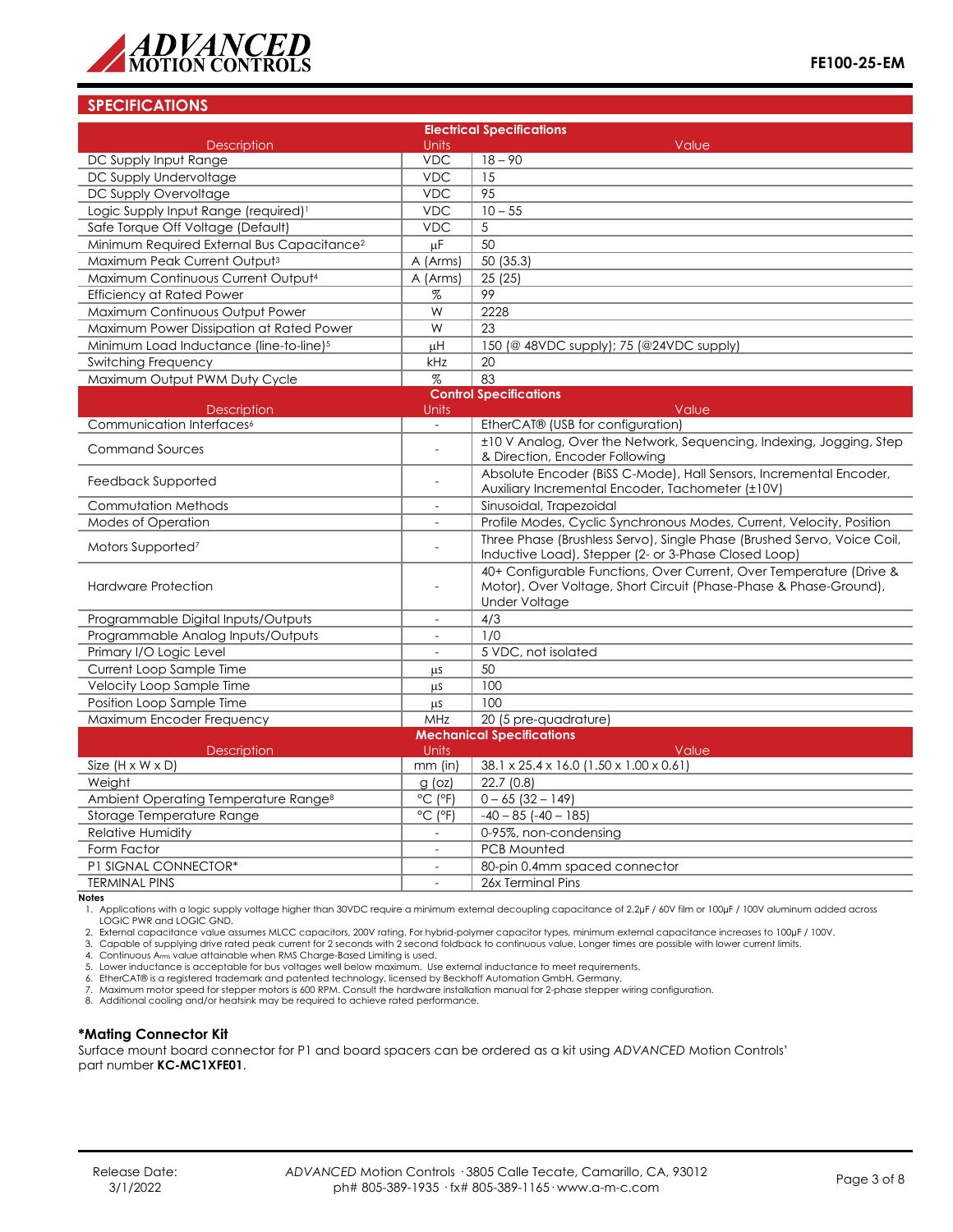

## **PIN FUNCTIONS**

|                                                                    | P1 - Signal Connector                                                                                                       |                                                                                                                          |                                                                           |                  |                                             |                                                      |                                                                                                                           |                     |
|--------------------------------------------------------------------|-----------------------------------------------------------------------------------------------------------------------------|--------------------------------------------------------------------------------------------------------------------------|---------------------------------------------------------------------------|------------------|---------------------------------------------|------------------------------------------------------|---------------------------------------------------------------------------------------------------------------------------|---------------------|
| Pin                                                                | Name                                                                                                                        | <b>Description / Notes</b>                                                                                               | 1/O                                                                       |                  | Pin                                         | Name                                                 | <b>Description / Notes</b>                                                                                                | 1/O                 |
| $\mathbf{1}$                                                       | <b>GROUND</b>                                                                                                               | Ground                                                                                                                   | <b>GND</b>                                                                |                  | $\overline{2}$                              | <b>GROUND</b>                                        | Ground                                                                                                                    | <b>GND</b>          |
| 3                                                                  | $PAI-1+$                                                                                                                    | Differential Programmable Analog Input or                                                                                | $\mathbf{I}$                                                              |                  | 4                                           | DATA+ USB                                            | <b>USB Data Channel</b>                                                                                                   | I/O                 |
| 5                                                                  | $PAI-1-$                                                                                                                    | Reference Signal Input (12-bit Resolution)                                                                               | $\mathbf{I}$                                                              |                  | 6                                           | DATA-USB                                             |                                                                                                                           | I/O                 |
| $\overline{7}$                                                     | <b>THERMISTOR</b>                                                                                                           | Motor Thermal Protection.                                                                                                | $\overline{8}$<br><b>GROUND</b><br>Ground<br>$\overline{1}$               |                  |                                             | <b>GND</b>                                           |                                                                                                                           |                     |
| 9                                                                  | <b>GROUND</b>                                                                                                               | Ground<br><b>GND</b>                                                                                                     |                                                                           |                  | 10                                          | <b>SCLA</b>                                          | I <sup>2</sup> C Data Signals for Addressing, Network                                                                     | $\circ$             |
| 11                                                                 | ENC 1 DATA+ / A+                                                                                                            | Differential Data Line for Absolute Encoders                                                                             | 1/O                                                                       |                  | 12                                          | SDAA                                                 | Error LED, and Bridge Status LED. See                                                                                     | I/O                 |
|                                                                    |                                                                                                                             | (BiSS: SLO+/-) or Differential Incremental                                                                               |                                                                           |                  |                                             |                                                      | Hardware Manual for more info.                                                                                            |                     |
| 13                                                                 | ENC 1 DATA- / A-                                                                                                            | Encoder A.                                                                                                               | I/O                                                                       |                  | 14                                          | <b>HALL A</b>                                        |                                                                                                                           | $\mathbf{I}$        |
| 15                                                                 | $ENC 1 CLK+ / B+$                                                                                                           | Differential Clock Line for Absolute                                                                                     | 1/O                                                                       |                  | 16                                          | <b>HALL B</b>                                        | Single-ended Commutation Sensor Inputs                                                                                    | $\mathsf I$         |
| 17                                                                 | ENC 1 CLK- / B-                                                                                                             | Encoders (BiSS: MA+/-) or Differential                                                                                   | 1/O                                                                       |                  | 18                                          |                                                      |                                                                                                                           | $\mathbf{I}$        |
|                                                                    |                                                                                                                             | Incremental Encoder B.                                                                                                   |                                                                           |                  |                                             | <b>HALL C</b>                                        |                                                                                                                           |                     |
| 19                                                                 | <b>GROUND</b>                                                                                                               | Ground                                                                                                                   | <b>GND</b>                                                                |                  | 20                                          | <b>GROUND</b>                                        | Ground                                                                                                                    | <b>GND</b>          |
| 21                                                                 | $ENC 1$ REF+ $/$ I+                                                                                                         | Differential Reference Mark for Absolute                                                                                 | $\overline{1}$                                                            |                  | 22                                          | $ENC$ $2A+$                                          |                                                                                                                           | $\mathbf{I}$        |
|                                                                    |                                                                                                                             | Encoders (Leave open for BiSS) or                                                                                        |                                                                           |                  |                                             |                                                      | Differential Incremental Encoder A.                                                                                       |                     |
| 23                                                                 | $ENC 1 REF- / I$                                                                                                            | Differential Incremental Encoder Index.                                                                                  | $\overline{1}$                                                            |                  | 24                                          | ENC <sub>2</sub> A-                                  |                                                                                                                           | $\mathbf{I}$        |
|                                                                    |                                                                                                                             |                                                                                                                          |                                                                           |                  |                                             |                                                      |                                                                                                                           |                     |
| 25                                                                 | RESERVED                                                                                                                    | Reserved. Do not connect.                                                                                                | $\omega$                                                                  |                  | 26                                          | $ENC$ 2 $B+$                                         | Differential Incremental Encoder B.                                                                                       | $\mathbf{I}$        |
| $\overline{27}$                                                    | RESERVED                                                                                                                    | Reserved. Do not connect.                                                                                                | ÷,                                                                        |                  | 28                                          | ENC 2 B-                                             |                                                                                                                           |                     |
| 29                                                                 | RESERVED                                                                                                                    | Reserved. Do not connect.                                                                                                | $\sim$                                                                    |                  | 30                                          | $ENC$ 2 $H$                                          | Differential Incremental Encoder Index.                                                                                   | $\mathbf{I}$        |
| 31                                                                 | $PDI-1$                                                                                                                     | Programmable Digital Input                                                                                               | $\overline{1}$                                                            |                  | 32                                          | $ENC2$ -                                             |                                                                                                                           | $\mathbf{I}$        |
| 33                                                                 | $PDI-2$                                                                                                                     | Programmable Digital Input                                                                                               | $\overline{1}$                                                            |                  | 34                                          | PDO-1                                                | Programmable Digital Output (TTL/8mA)                                                                                     | $\circ$             |
| 35                                                                 | $PDI-3$                                                                                                                     | Programmable Digital Input                                                                                               | $\overline{1}$                                                            |                  | 36                                          | $PDO-2$                                              | Programmable Digital Output (TTL/8mA)                                                                                     | $\overline{\circ}$  |
| $\overline{37}$                                                    | $PDI-4$                                                                                                                     | Programmable Digital Input                                                                                               | $\overline{\phantom{a}}$                                                  |                  | 38                                          | PDO-3                                                | Programmable Digital Output (TTL/8mA)                                                                                     | $\circ$             |
| 39                                                                 | <b>GROUND</b>                                                                                                               | Ground                                                                                                                   | <b>GND</b>                                                                |                  | 40                                          | <b>GROUND</b>                                        | Ground                                                                                                                    | <b>GND</b>          |
| 41                                                                 | TX-IN                                                                                                                       | Transmit Line IN (100 Base TX)                                                                                           | $\overline{1}$                                                            |                  | 42                                          | TX-OUT                                               | Transmit Line OUT (100 Base TX)                                                                                           | $\circ$             |
| 43                                                                 | $TX + IN$                                                                                                                   |                                                                                                                          | $\blacksquare$                                                            |                  | 44                                          | TX+ OUT                                              |                                                                                                                           | $\overline{\circ}$  |
| 45                                                                 | RX-IN                                                                                                                       | Receive Line IN (100 Base TX)                                                                                            | $\overline{1}$                                                            |                  | 46                                          | RX-OUT                                               | Receive Line OUT (100 Base TX)                                                                                            | $\circ$             |
| 47                                                                 | $RX + IN$                                                                                                                   |                                                                                                                          | -1                                                                        |                  | 48                                          | RX+ OUT                                              |                                                                                                                           | $\circ$             |
| 49                                                                 | +3V BIAS IN                                                                                                                 | +3V Supply for Transformer/Magnetics Bias                                                                                | $\circ$                                                                   |                  | 50                                          | +3V BIAS OUT                                         | +3V Supply for Transformer/Magnetics Bias                                                                                 | $\circ$             |
| 51                                                                 | LINK/ACT IN                                                                                                                 | Link and Activity Indicator for IN port.<br>Function based on protocol specification.<br>See Hardware Information below. | 1/O                                                                       |                  | 52                                          | LINK/ACT OUT                                         | Link and Activity Indicator for OUT port.<br>Function based on protocol specification.<br>See Hardware Information below. |                     |
| 53                                                                 | <b>STATUS</b>                                                                                                               | Run State Indicator for Network. Function<br>based on protocol specification. See<br>Hardware Information below.         | 1/O                                                                       |                  | 54                                          | <b>RESERVED</b>                                      | Reserved. Do not connect.                                                                                                 | ä,                  |
| 55                                                                 | RESERVED                                                                                                                    | Reserved. Do not connect.                                                                                                | $\sim$                                                                    |                  | 56                                          | RESERVED                                             | Reserved. Do not connect.                                                                                                 | $\sim$              |
| 57                                                                 | RESERVED                                                                                                                    | Reserved. Do not connect.                                                                                                |                                                                           |                  | 58                                          | RESERVED                                             | Reserved. Do not connect.                                                                                                 |                     |
| 59                                                                 | <b>GROUND</b>                                                                                                               | Ground                                                                                                                   | <b>GND</b>                                                                |                  | 60                                          | <b>GROUND</b>                                        | Ground                                                                                                                    | <b>GND</b>          |
| 61                                                                 | RESERVED                                                                                                                    | Reserved. Do not connect.                                                                                                | $\bar{\mathbf{z}}$                                                        |                  | 62                                          | RESERVED                                             | Reserved. Do not connect.                                                                                                 | $\sim$              |
| 63                                                                 | RESERVED                                                                                                                    | Reserved. Do not connect.                                                                                                | ÷,                                                                        |                  | 64                                          | <b>RESERVED</b>                                      | Reserved. Do not connect.                                                                                                 | ÷,                  |
| 65                                                                 | RESERVED                                                                                                                    | Reserved. Do not connect.                                                                                                | $\sim$                                                                    |                  | 66                                          | RESERVED                                             | Reserved. Do not connect.                                                                                                 | $\sim$              |
| 67                                                                 | RESERVED                                                                                                                    | Reserved. Do not connect.                                                                                                | $\sim$                                                                    |                  | 68                                          | STEP                                                 | Step Input.                                                                                                               | $\mathbf{I}$        |
| 69                                                                 | RESERVED                                                                                                                    | Reserved. Do not connect.                                                                                                | $\sim$                                                                    |                  | 70                                          | <b>DIR</b>                                           | Direction Input.                                                                                                          | $\mathbf{I}$        |
| 71                                                                 | RESERVED                                                                                                                    | Reserved. Do not connect.                                                                                                | $\sim$                                                                    |                  | 72                                          | RESERVED                                             | Reserved. Do not connect.                                                                                                 | $\bar{\phantom{a}}$ |
|                                                                    |                                                                                                                             | +5VDC unprotected supply                                                                                                 |                                                                           |                  |                                             |                                                      |                                                                                                                           |                     |
| 73                                                                 | +5V_OUT                                                                                                                     | (See Note 1)                                                                                                             | $\circ$                                                                   |                  | 74                                          | <b>RESERVED</b>                                      | Reserved. Do not connect.                                                                                                 |                     |
| 75                                                                 | +5V USER                                                                                                                    | +5VDC User Supply for feedback and local                                                                                 | $\overline{\circ}$                                                        |                  | 76                                          | $+3V3$ OUT                                           | +3.3VDC Supply Output for local logic                                                                                     | $\circ$             |
| 77                                                                 | +5V USER                                                                                                                    | logic (See Note 1)                                                                                                       | $\overline{\circ}$                                                        |                  | 78                                          | $+3V3$ OUT                                           | signals (100 mA max)                                                                                                      | $\overline{\circ}$  |
| 79                                                                 | <b>GROUND</b>                                                                                                               | Ground                                                                                                                   | <b>GND</b>                                                                |                  | 80                                          | <b>GROUND</b>                                        | Ground                                                                                                                    | <b>GND</b>          |
| 80-pin, 0.4mm spaced<br><b>Connector Information</b><br>connector  |                                                                                                                             | $\pm$ $\sim$<br>靈<br>-F<br>н.                                                                                            |                                                                           | $\bullet$ 0<br>٠ | +3V3 OUT 76 -<br>+3V3 OUT 78<br>GROUND 80 - | - 6 DATA-USB<br>4 DATA+ USB<br>2 GROUND<br>$\ddotsc$ |                                                                                                                           |                     |
|                                                                    | <b>Mating Connector Details</b><br>PANASONIC: P/N AXT380224                                                                 |                                                                                                                          |                                                                           |                  |                                             |                                                      | <b>BEBELEICHER VERBEICHEREN</b>                                                                                           |                     |
| <b>Mating Connector</b><br><b>No</b><br><b>Included with Drive</b> |                                                                                                                             |                                                                                                                          | $\frac{1}{\mathbf{0}}$<br>$\bullet$ $\circ$ $\bullet$ $\bullet$ $\bullet$ |                  |                                             | GROUND 79 -<br>+5V USER 77 -<br>+5V USER 75 -        | ,,,,,,,,,,,,,,,,,,,,,,,,,,,,,,,,<br><br>1 GROUND<br>3 PAI-1+<br>$-5$ PAI-1-                                               |                     |
| <b>Notes</b>                                                       | Total current through pins P1-73/75/77 should not exceed 300mA, while no single pin should be loaded more than 150mA.<br>1. |                                                                                                                          |                                                                           |                  |                                             |                                                      |                                                                                                                           |                     |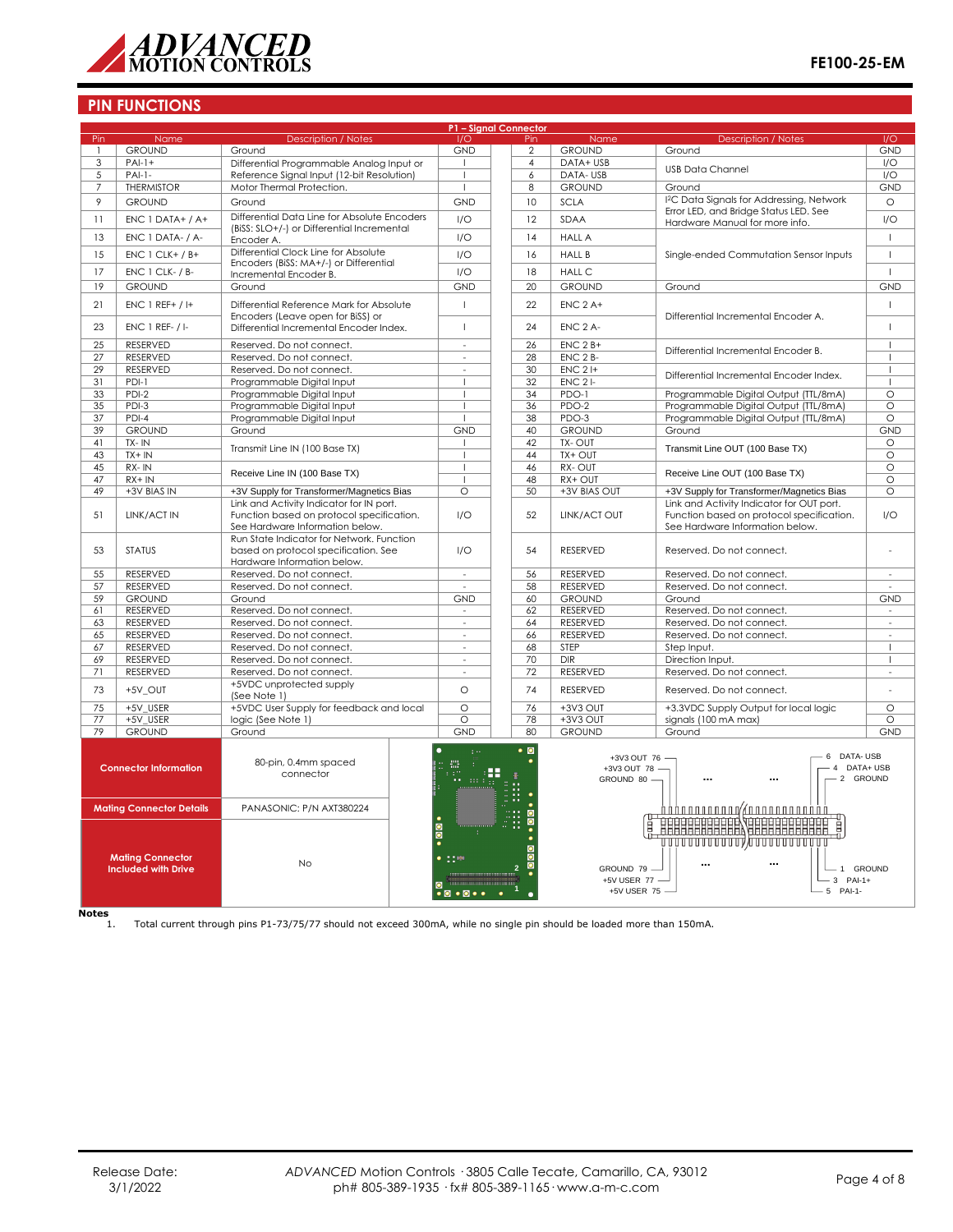

## **TERMINAL PIN LOCATIONS**

The 26 Terminal Pins provide connection to the high power drive signals. Terminal Pins must be soldered to an interface board.



| Pin             | Name              | <b>Description / Notes</b>                                                                                                                                                                                                                                                                                           | 1/O           |  |  |
|-----------------|-------------------|----------------------------------------------------------------------------------------------------------------------------------------------------------------------------------------------------------------------------------------------------------------------------------------------------------------------|---------------|--|--|
| T1              | STO-1 INPUT       | Safe Torque Off-Input 1                                                                                                                                                                                                                                                                                              |               |  |  |
| T <sub>2</sub>  | <b>STO RETURN</b> | Safe Torque Off Return                                                                                                                                                                                                                                                                                               | <b>STORET</b> |  |  |
| T <sub>3</sub>  | STO-2 INPUT       | Safe Toraue Off - Input 2                                                                                                                                                                                                                                                                                            |               |  |  |
| T <sub>4</sub>  | <b>LOGIC PWR</b>  | Logic Supply Input (10 - 55VDC) (required). Applications using a logic supply voltage greater than 30VDC, with a<br>mechanical switch and/or circuit breaker present on the logic supply rails, require an external decoupling capacitance<br>of 2.2uF / 60V film or 100uF / 100V aluminum across LOGIC PWR and GND. |               |  |  |
| T <sub>5</sub>  | <b>HV</b>         |                                                                                                                                                                                                                                                                                                                      |               |  |  |
| T6              | <b>HV</b>         |                                                                                                                                                                                                                                                                                                                      |               |  |  |
| <b>T7</b>       | <b>HV</b>         | DC Supply Input (18-90VDC). Minimum 50uF / 200V external MLCC capacitance required between HV and POWER GND.<br>For other capacitor types, minimum external capacitance increases to 100uF / 100V.                                                                                                                   |               |  |  |
| T <sub>8</sub>  | <b>HV</b>         |                                                                                                                                                                                                                                                                                                                      |               |  |  |
| T <sub>9</sub>  | <b>HV</b>         |                                                                                                                                                                                                                                                                                                                      |               |  |  |
| T10             | MOTOR C           |                                                                                                                                                                                                                                                                                                                      |               |  |  |
| T11             | MOTOR C           |                                                                                                                                                                                                                                                                                                                      |               |  |  |
| T12             | MOTOR C           | Motor Phase C. All provided motor phase output pins must be used.                                                                                                                                                                                                                                                    |               |  |  |
| T13             | MOTOR C           |                                                                                                                                                                                                                                                                                                                      |               |  |  |
| T14             | POWER GND         | Ground.                                                                                                                                                                                                                                                                                                              | <b>GND</b>    |  |  |
| T15             | <b>MOTOR B</b>    |                                                                                                                                                                                                                                                                                                                      | $\circ$       |  |  |
| T16             | <b>MOTOR B</b>    | Motor Phase B. All provided motor phase output pins must be used.                                                                                                                                                                                                                                                    |               |  |  |
| T17             | <b>MOTOR B</b>    |                                                                                                                                                                                                                                                                                                                      |               |  |  |
| <b>T18</b>      | <b>MOTOR B</b>    |                                                                                                                                                                                                                                                                                                                      |               |  |  |
| T19             | POWER GND         |                                                                                                                                                                                                                                                                                                                      | <b>GND</b>    |  |  |
| T <sub>20</sub> | POWER GND         | Ground.                                                                                                                                                                                                                                                                                                              |               |  |  |
| T21             | POWER GND         |                                                                                                                                                                                                                                                                                                                      |               |  |  |
| T <sub>22</sub> | POWER GND         |                                                                                                                                                                                                                                                                                                                      |               |  |  |
| <b>T23</b>      | <b>MOTOR A</b>    |                                                                                                                                                                                                                                                                                                                      | $\circ$       |  |  |
| T <sub>24</sub> | <b>MOTOR A</b>    | Motor Phase A. All provided motor phase output pins must be used.                                                                                                                                                                                                                                                    |               |  |  |
| T <sub>25</sub> | <b>MOTOR A</b>    |                                                                                                                                                                                                                                                                                                                      |               |  |  |
| T <sub>26</sub> | <b>MOTOR A</b>    |                                                                                                                                                                                                                                                                                                                      |               |  |  |

## **Terminal Pin Details**

#### *Safe Torque Off (STO) Inputs*

The Safe Torque Off (STO) inputs are dedicated +5VDC sinking single-ended inputs. For applications not using STO functionality, disabling of the STO feature is required for proper drive operation. STO may be disabled by following the STO Disable wiring instructions as given in the hardware installation manual. Consult the hardware installation manual for more information.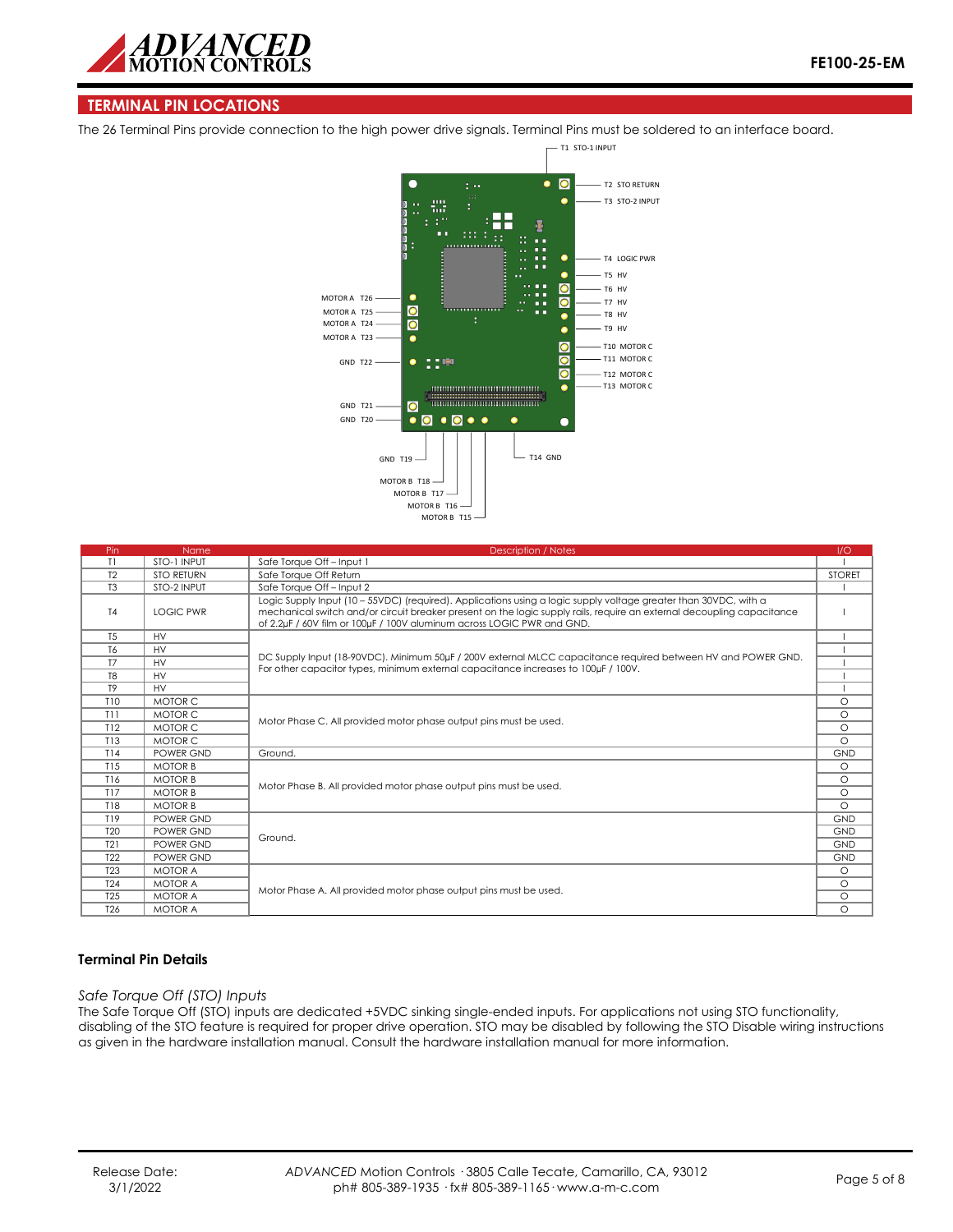

#### **HARDWARE INFORMATION**

#### **LED Functionality**

*LINK/ACT IN (P1-51); LINK/ACT OUT (P1-52); STATUS (P1-53);* 

The *LINK/ACT IN, LINK/ACT OUT,* and *STATUS* pins serve as EtherCAT network indicators. On a standard RJ-45 connector used with EtherCAT network topology, the typical EtherCAT network indicator LED locations are as shown in the below diagrams. **Note that the drive features signals for connection to LEDs on an RJ-45 connector, but the connector itself is not included on the drive. The Development Card assembly FD060-25-EM features a built-in RJ-45 connector with LEDs for this purpose**.



*LINK/ACT IN* and *LINK/ACT OUT* are used to drive the corresponding LINK IN and LINK OUT LEDs on a typical RJ-45 connector. The STATUS pin is used to drive the Status LED. The ERROR LED is driven by the I2C Data signals (P1-10/12). Consult the hardware installation manual for recommended wiring connections. The LED Function Protocol tables below describe typical LED functionality.

| <b>LINK/ACT LEDS</b>                                                                                    |                                                                                                                                                            |                                                                                       |  |  |  |  |
|---------------------------------------------------------------------------------------------------------|------------------------------------------------------------------------------------------------------------------------------------------------------------|---------------------------------------------------------------------------------------|--|--|--|--|
| <b>LED State</b>                                                                                        | <b>Description</b>                                                                                                                                         |                                                                                       |  |  |  |  |
| Green - On                                                                                              | Valid Link - No Activity                                                                                                                                   |                                                                                       |  |  |  |  |
| Green - Flickering                                                                                      |                                                                                                                                                            | Valid Link - Network Activity                                                         |  |  |  |  |
| $\bigcirc$ ff                                                                                           |                                                                                                                                                            | <b>Invalid Link</b>                                                                   |  |  |  |  |
|                                                                                                         | <b>STATUS LED</b>                                                                                                                                          |                                                                                       |  |  |  |  |
| <b>LED State</b>                                                                                        |                                                                                                                                                            | <b>Description</b>                                                                    |  |  |  |  |
| Green - On                                                                                              |                                                                                                                                                            | The device is in the state OPERATIONAL                                                |  |  |  |  |
| Green - Blinking (2.5Hz - 200ms on and<br>200 <sub>ms</sub> off)                                        |                                                                                                                                                            | The device is in the state PRE-OPERATIONAL                                            |  |  |  |  |
| Green - Single Flash (200ms flash<br>followed by 1000ms off)                                            | The device is in state SAFE-OPERATIONAL                                                                                                                    |                                                                                       |  |  |  |  |
| Green - Flickering (10Hz - 50ms on and<br>50 <sub>ms</sub> off)                                         | The device is booting and has not yet entered the INIT state, or<br>The device is in state BOOTSTRAP, or<br>Firmware download operation in progress        |                                                                                       |  |  |  |  |
| $\bigcirc$ ff                                                                                           | The device is in state INIT                                                                                                                                |                                                                                       |  |  |  |  |
| <b>ERROR LED</b>                                                                                        |                                                                                                                                                            |                                                                                       |  |  |  |  |
| <b>LED State</b>                                                                                        | <b>Description</b>                                                                                                                                         | <b>Example</b>                                                                        |  |  |  |  |
| $Red$ – $On$                                                                                            | A PDI Watchdog timeout has occurred.                                                                                                                       | Application controller is not responding anymore.                                     |  |  |  |  |
| Red - Blinking (2.5Hz - 200ms on and<br>200 <sub>ms</sub> off)                                          | General Configuration Error.                                                                                                                               | State change commanded by master is impossible<br>due to register or object settings. |  |  |  |  |
| Red - Flickering (10Hz - 50ms on and<br>50 <sub>ms</sub> off)                                           | Booting Error was detected. INIT state reached, but<br>parameter "Change" in the AL status register is set to<br>0x01:change/error                         | Checksum Error in Flash Memory.                                                       |  |  |  |  |
| Red - Single Flash (200ms flash<br>followed by 1000ms off)                                              | The slave device application has changed the<br>EtherCAT state autonomously: Parameter "Change"<br>in the AL status register is set to 0x01: change/error. | Synchronization error; device enters SAFE-<br>OPERATIONAL automatically               |  |  |  |  |
| Red - Double Flash (Two 200ms flashes<br>separated by 200ms off, followed by<br>1000 <sub>ms</sub> off) | An application Watchdog timeout has occurred.                                                                                                              | Sync Manager Watchdog timeout.                                                        |  |  |  |  |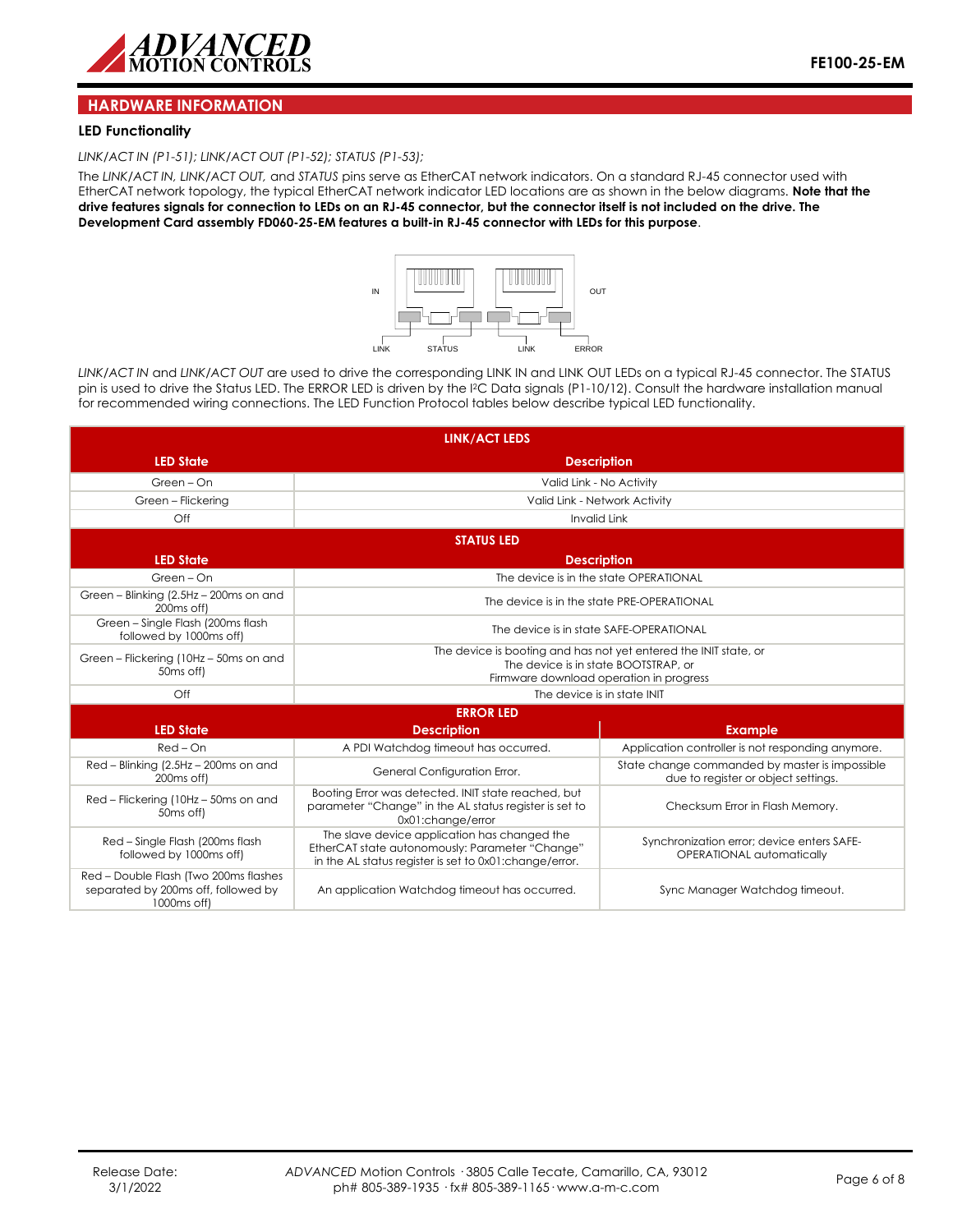